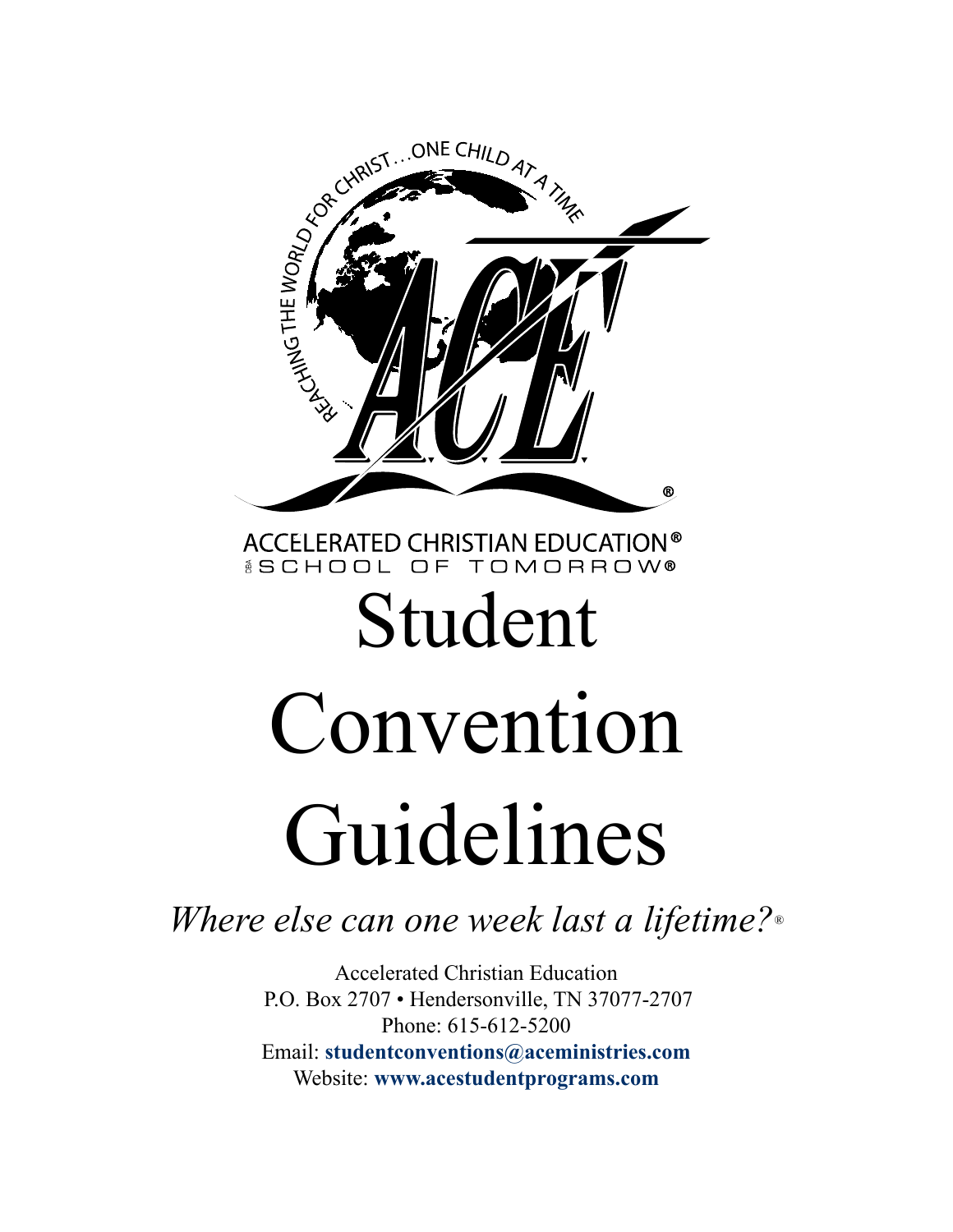# **ACCELERATED CHRISTIAN EDUCATION®** STUDENT CONVENTION GUIDELINES

# **TABLE OF CONTENTS**

| <b>INTRODUCTION</b>                                                        |
|----------------------------------------------------------------------------|
|                                                                            |
|                                                                            |
|                                                                            |
| I. CONVENTION GUIDELINES AND REGISTRATION                                  |
|                                                                            |
|                                                                            |
|                                                                            |
|                                                                            |
|                                                                            |
|                                                                            |
|                                                                            |
|                                                                            |
|                                                                            |
|                                                                            |
|                                                                            |
|                                                                            |
|                                                                            |
|                                                                            |
|                                                                            |
|                                                                            |
|                                                                            |
|                                                                            |
|                                                                            |
|                                                                            |
|                                                                            |
|                                                                            |
|                                                                            |
|                                                                            |
|                                                                            |
|                                                                            |
|                                                                            |
|                                                                            |
|                                                                            |
|                                                                            |
|                                                                            |
| Parent/Guardian Consent to Emergency Health Care for Minor/Indemnification |
|                                                                            |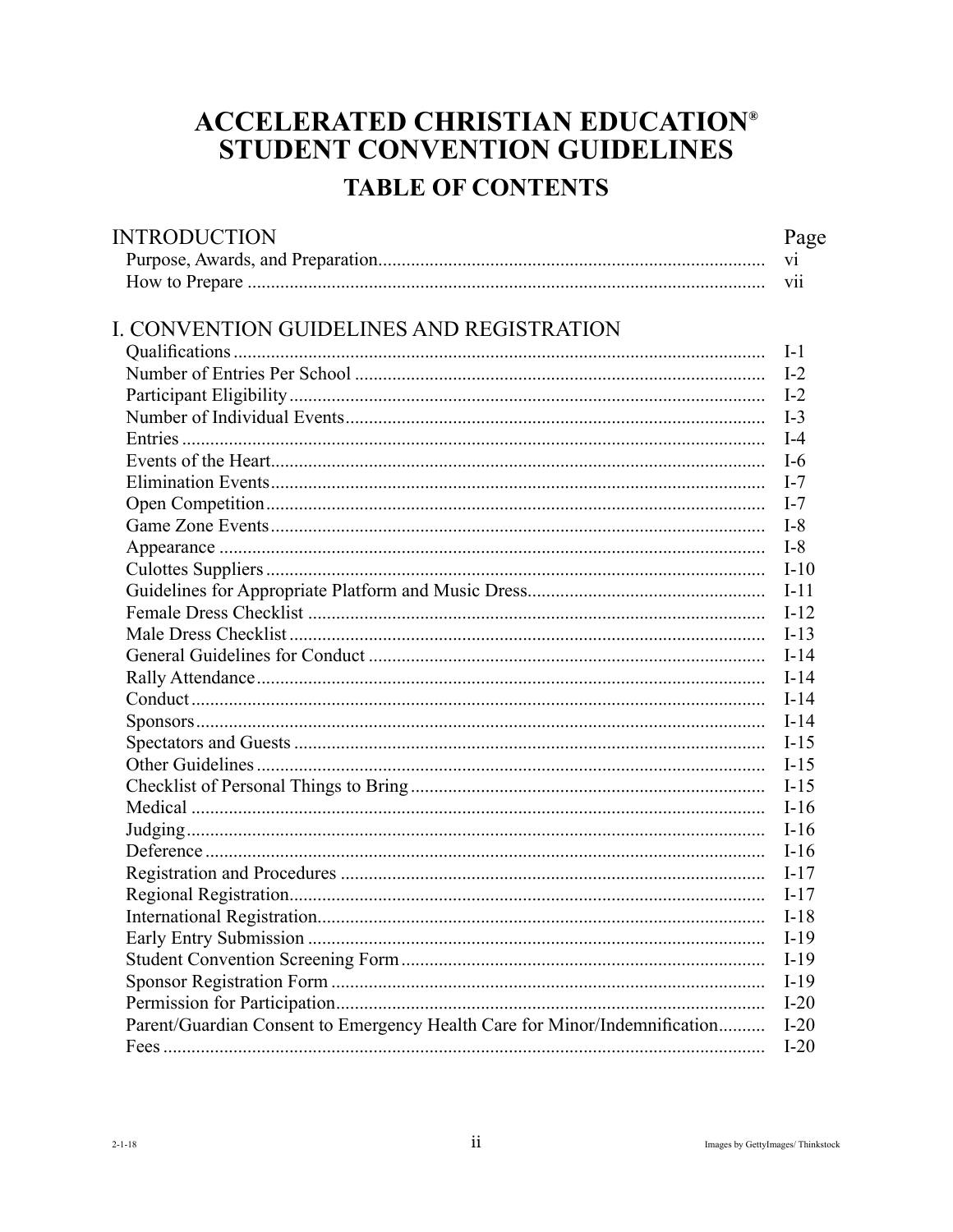#### **II. ACADEMIC DIVISION**

| $II-1$  |
|---------|
| $II-2$  |
| $II-4$  |
| $II-5$  |
| $II-6$  |
| $II-17$ |
| $II-18$ |
| $II-19$ |
| $II-22$ |
| $II-24$ |
| $II-24$ |
| $II-27$ |
| $II-29$ |
| $II-31$ |
| $II-31$ |
| $II-31$ |
| $II-31$ |
| $II-31$ |
| $II-31$ |
| $II-32$ |
| $II-32$ |
| $II-35$ |

### **III. ART DIVISION**

### IV. PHOTOGRAPHY DIVISION

### V. NEEDLE AND THREAD DIVISION

| Garments    |  |
|-------------|--|
| Needlecraft |  |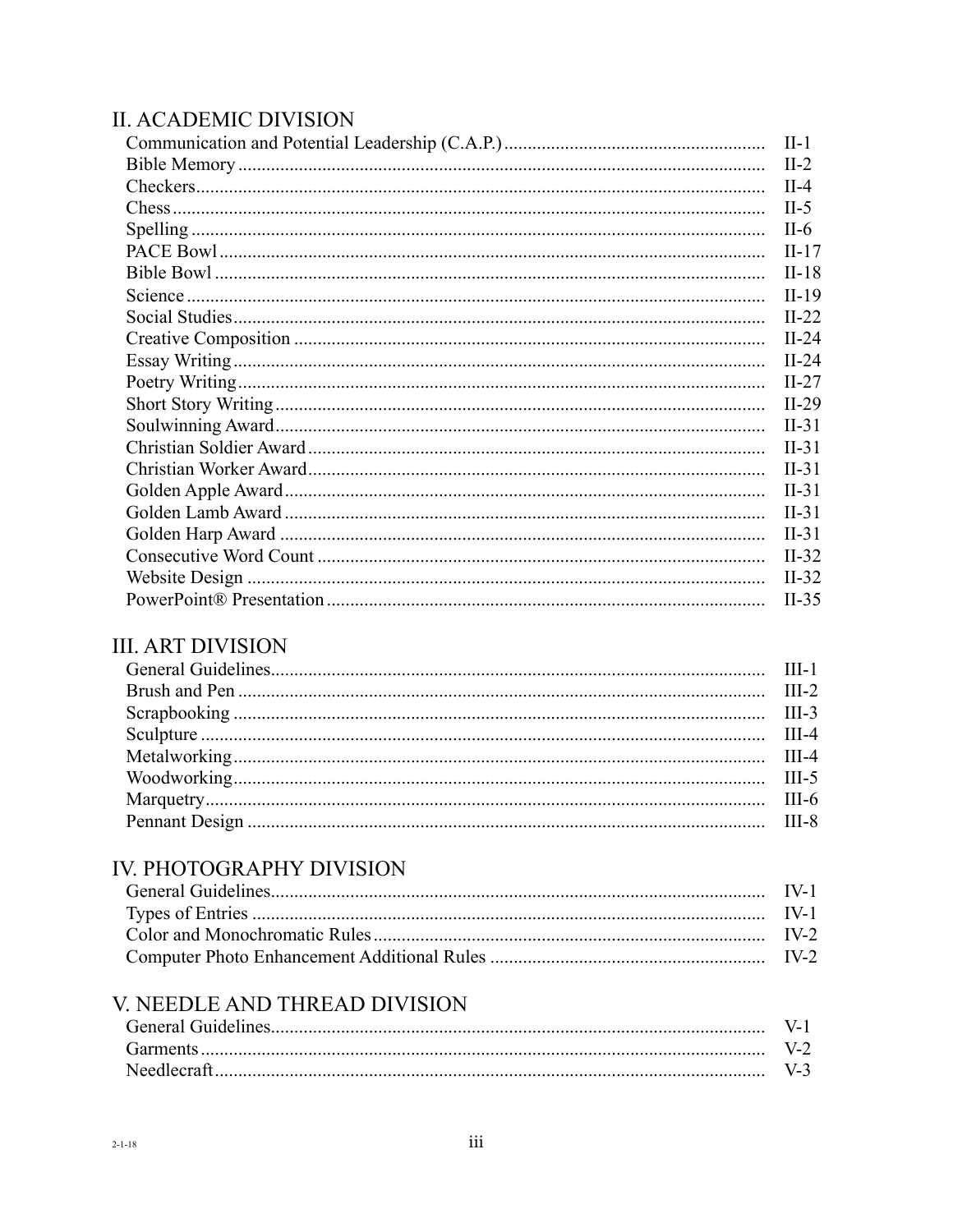#### VI. ATHLETIC DIVISION

| $VI-1$  |
|---------|
| $VI-1$  |
| $VI-2$  |
| $VI-3$  |
| $VI-4$  |
| $VI-5$  |
| $VI-5$  |
| $VI-6$  |
| $VI-6$  |
| $VI-7$  |
| $VI-8$  |
| $VI-9$  |
| $VI-11$ |
| $VI-12$ |
| $VI-14$ |

### VII. COLOR GUARD/FLAG CORPS

| Color Guard |  |
|-------------|--|
| Flag Corps  |  |

### VIII. MUSIC DIVISION

### IX. PLATFORM DIVISION

| $IX-10$ |
|---------|
|         |
|         |
|         |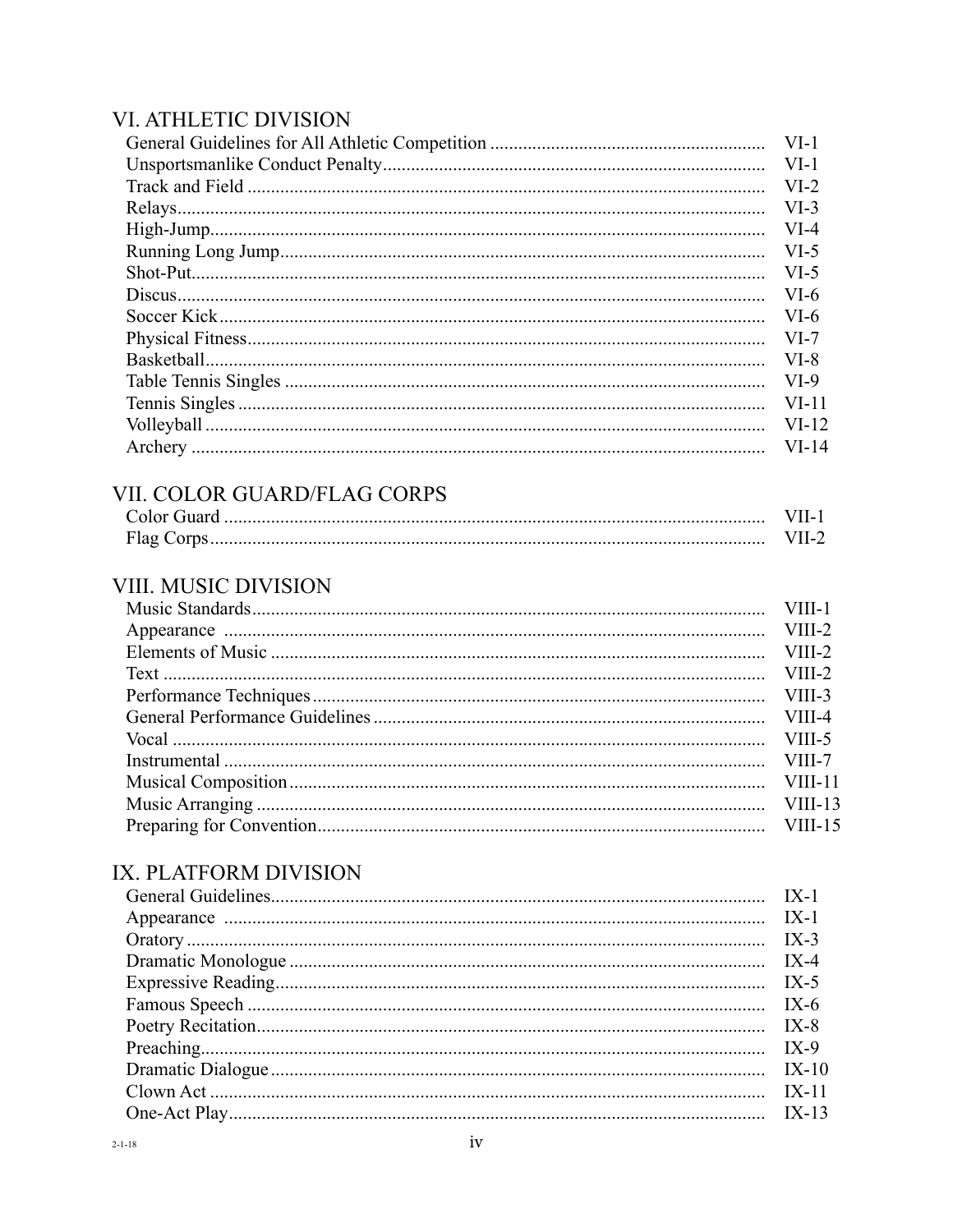| $IX-24$ |
|---------|
|         |
|         |
|         |

# X. CONVENTION FORMS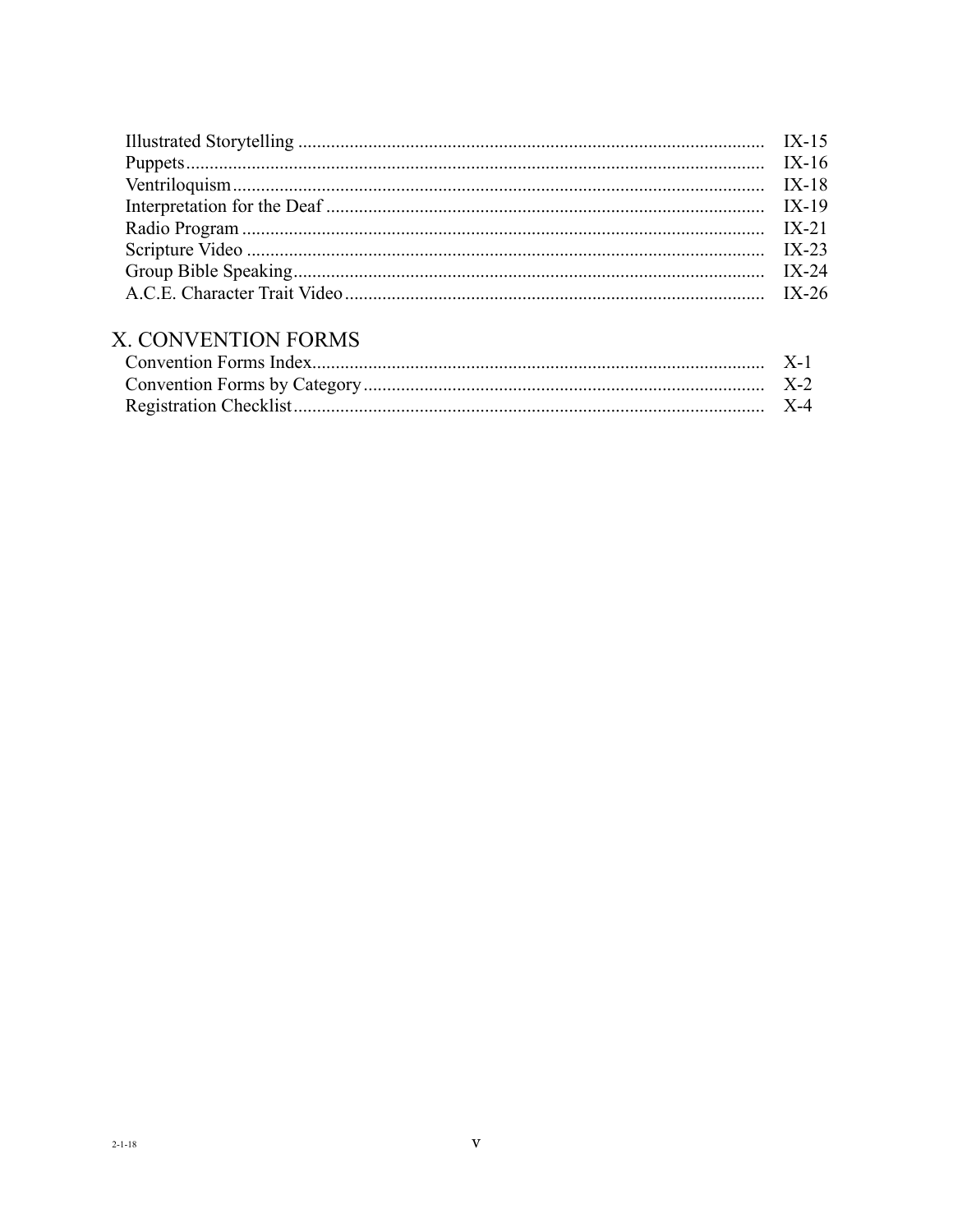*Dear Administrator,*

*A.C.E. fully supports the authority of the local church and does not ask or expect churches or Christian schools to adopt these guidelines as their ministry standard. Furthermore, such standards are not given to imply greater spirituality. It is our privilege to minister to a very diverse group of various denominations, each with particular distinctives. In an effort to show deference to those attending, A.C.E. has set specific standards for our Conventions. We respectfully ask that all sponsors and students maintain good Christian character and graciousness at all times, especially in adhering to and respecting the standards set forth in these guidelines. It's our privilege to serve you and the young people in your educational ministry!*

*In His service, for the children, for His glory,*

Sother Loward

*Esther Howard President Accelerated Christian Education*

#### **PURPOSE**

The purpose of Accelerated Christian Education Student Conventions is to give Christian young people opportunities to develop leadership skills. God's Word states that Christian youth should not only be different from the world (Romans 12:1, 2) but should also set a standard of excellence!

Your students will grow and your school will benefit from participation in the Student Convention process. Preparation and competition will develop skills and attitudes that will prepare them for life.

### **AWARDS**

Recognition will be given to the top six places in each category. Awards are for contestants only. Sponsors, coaches, and directors do not receive awards. We will be awarding first-, second-, and third-place trophies to the schools that accumulate the most points for each division of academics, athletics, exhibits, music, and platform. Awards are presented in the evening rallies and the awards ceremony.

Note: Students must be in attendance to receive medals; no medals will be mailed.

#### **PREPARATION**

Participation in Student Conventions should be the highlight of months of planning, drill, and practice. Principals and supervisors have a tremendous opportunity to teach character through careful goal setting and preparation for these Conventions. Awards are exciting, but they are not the main focus of Convention.